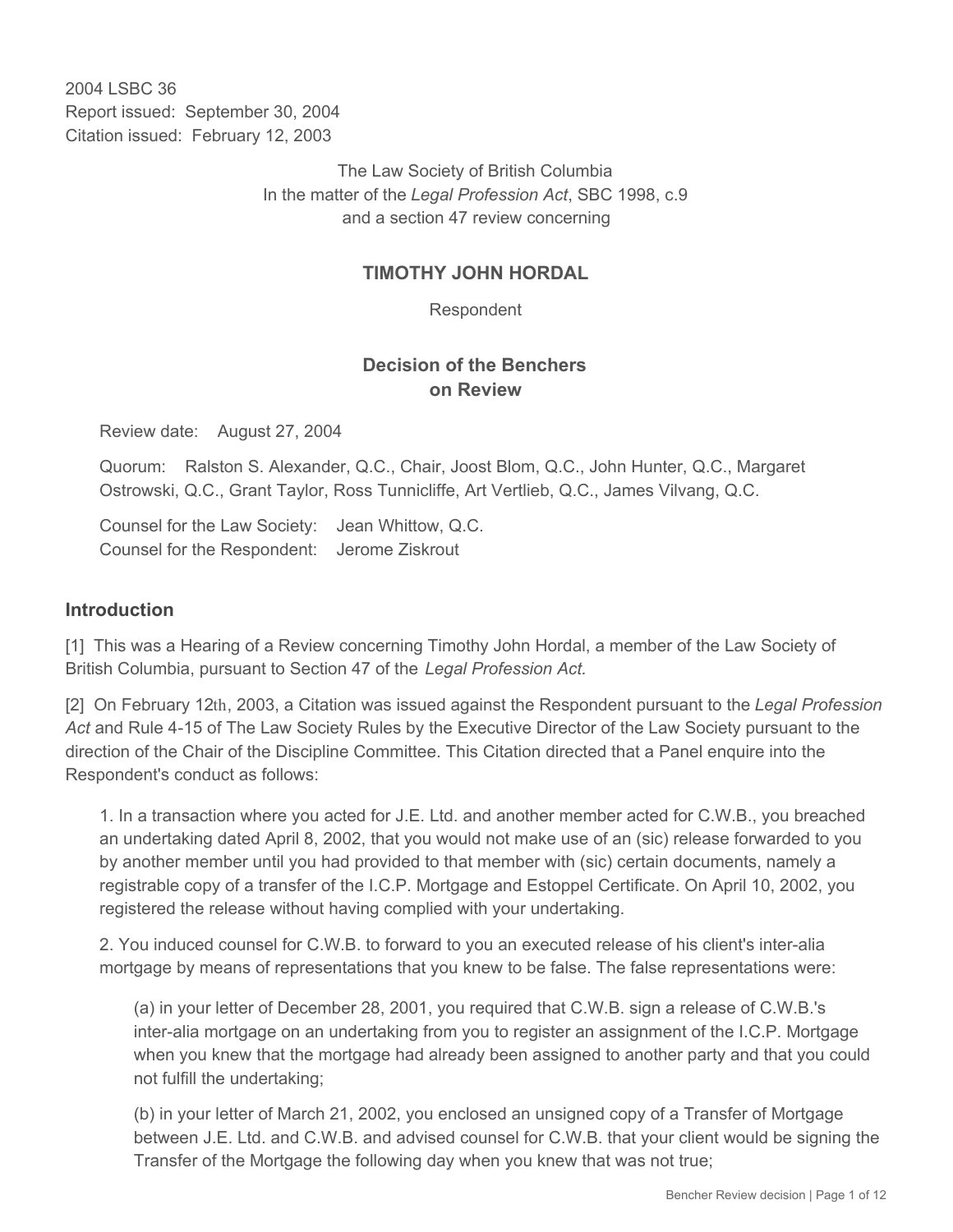(c) you advised counsel for C.W.B. that your client was prepared to transfer to C.W.B. its interest in the mortgage when you knew that your client had already transferred its interest in the mortgage to another party and therefore did not have any interest to transfer to C.W.B.

[3] On June 17, 2004, a Hearing Panel enquired into the member's conduct, and issued oral reasons on that day as to Facts, Verdict and Penalty. Written reasons were issued by the Hearing Panel on July 7, 2004.

[4] The June 17, 2004 Hearing before the Panel proceeded by way of an Agreed Statement of Facts and the Hearing Panel found that the Respondent had professionally misconducted himself in respect of the matters set out in the Citation.

[5] The Panel ordered that the Respondent be reprimanded and that a reprimand be placed on his Professional Conduct record, that the Respondent pay a fine of \$12,500.00 by June 17, 2006, that the Respondent be suspended from the practice of law for a period of two months commencing August 7, 2004, that the Respondent pay costs of \$5,000.00 by June 17, 2006, and that publication of the Decision would follow in the normal course.

[6] At a meeting of the Discipline Committee of the Law Society held on July 8, 2004, the Discipline Committee resolved to refer the matter of the penalty decision of the Panel to the Benchers for review pursuant to Section 47 of the *Legal Profession Act*. It was the view of the Discipline Committee that in the circumstances of this case, a penalty consisting of a two month suspension plus a fine was insufficient. At the hearing of this review, the Law Society argued that the period of suspension should be eight months.

## **The Scope of Review by the Benchers under Section 47(3) of the** *Legal Profession Act*

[7] Section 47 of the *Legal Profession Act* provides a broad power of review on the part of the Review Panel, with a discretion to substitute its own decision for that of the Panel. The relevant provisions of Section 47 state:

" (3) within 30 days after the decision of the Panel under Section 36 (4) (5) (6) or (7), the Discipline Committee may refer the matter to the Benchers for a review on the record.

(4) If, in the opinion of the Benchers, there are special circumstances, the Benchers may hear evidence that is not part of the record.

(5) After a hearing under this section, the Benchers may:

a) confirm the decision of the Panel, or

b) substitute a decision the Panel could have made under this Act or the Rules.

(6) The Benchers may make rules establishing procedures for an application for a review under this section."

[8] The test to be applied by the Benchers on a review under Section 47 has been stated to be " correctness" . The applicability and parameters of this standard are described in Decisions of the Benchers in the cases of *Dobbin* ([1999] L.S.B.C.27), *McNabb* (June 15, 1999), and *Hops* ([1999] L.S.B.C. 29).

[9] In *Hops*, while considering the appropriate scope of review for " findings of proper standards of professional and ethical conduct" , the Benchers adopted the language of the Honourable Mr. Justice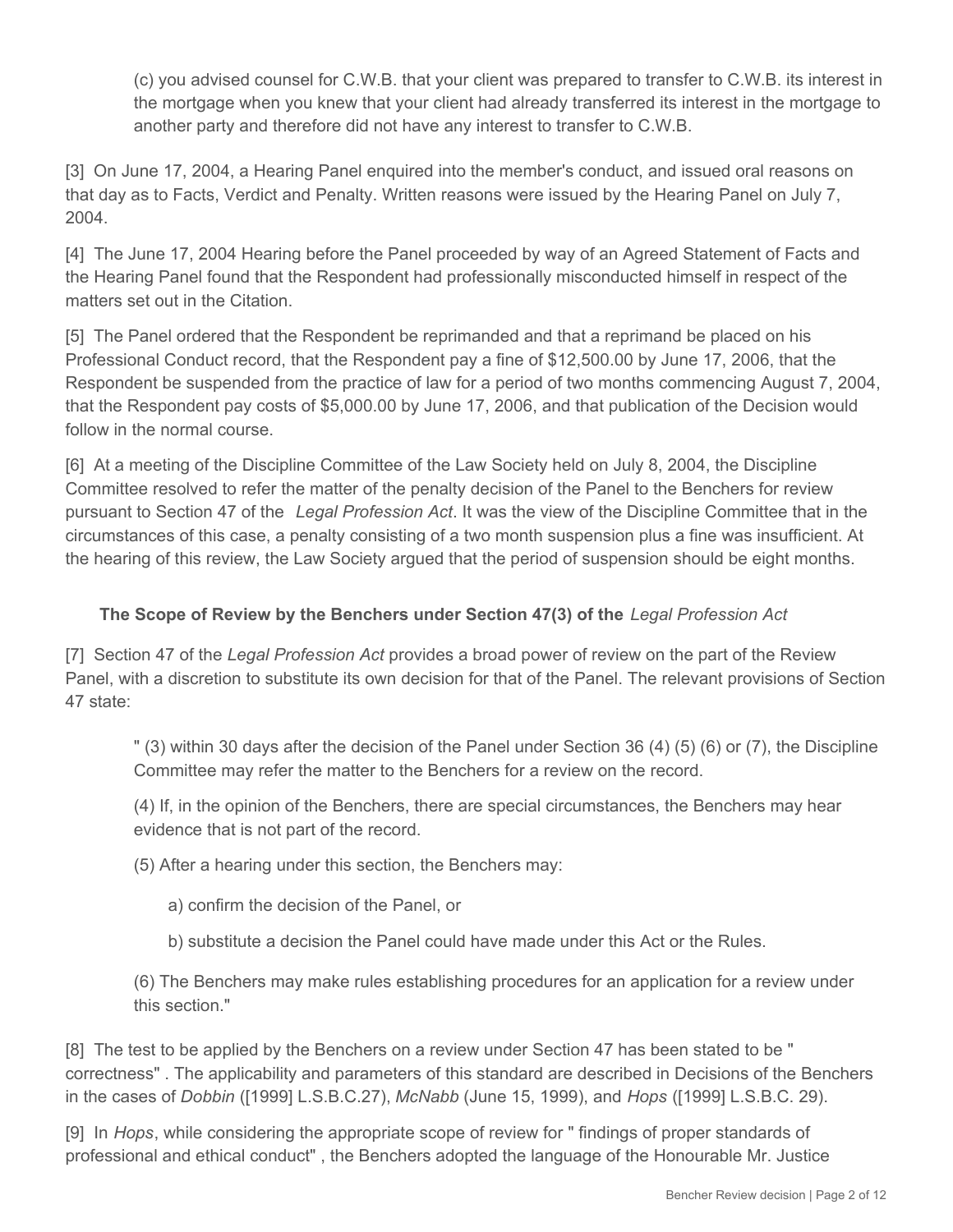Branca when he wrote in *Re: Prescott* (1971) 10 D.L.R. (3d) 446, at 452:

" The Benchers are the guardians of the proper standards of professional and ethical conduct. The definition in my judgment shows that it is quite immaterial whether the conduct complained of is of a professional character, or otherwise, as long as the Benchers conclude that the conduct in question is " contrary to the best interests of the public or of the legal profession" . The Benchers are elected by their fellow professionals because of their impeccable standing in the profession and are men [and women] who enjoy the full confidence and trust of the members of the legal professional of this Province."

[10] It follows from that observation that the Benchers must determine whether the decision of the Hearing Panel was " correct" , and if it finds that it was not, then the Benchers must substitute their own judgment for that of the Hearing Panel as is provided in Section 47 (5) of the *Legal Profession Act.*

[11] There is a clear caveat articulated in the authorities to the general application of the correctness test in cases where the Hearing Panel has had the benefit of the *viva voce* testimony of witnesses and have had the opportunity to assess the credibility of those witnesses by observing their demeanor in the proceedings. In those cases the Benchers ought to accord some deference to the Hearing Panel on matters of fact where determinations have been made by a Hearing Panel on factual matters in dispute.

[12] No such deference issues arise on this review as the Panel was not required to make any findings of fact in respect of controversial matters as the hearing proceeded on an Agreed Statement of Facts. In those circumstances, this quorum of Benchers is equally capable of determining an appropriate outcome without being required to defer to the Hearing Panel on findings of fact. This is not to say that we should randomly substitute our judgment for that of the Hearing Panel, but that we must do so if in our view the disposition made by the Hearing Panel, in all of the circumstances, is incorrect.

[13] We note that the correctness test is easier to apply in some circumstances than in others. For example, the question of whether particular conduct amounts to professional misconduct or not is a question that is amenable to the application of the test for correctness. The Benchers are generally able to agree whether or not a particular set of facts constitute professional misconduct. When a Hearing Panel finds that particular facts do not constitute professional misconduct, it is not difficult for a quorum of Benchers to substitute its judgment if there is a view in that quorum that the impugned behaviour constitutes professional misconduct, despite a finding of the Hearing Panel to the contrary.

[14] Similarly, questions of whether particular misconduct should lead to particular penalties can often be easily answered by the Benchers. Should particular conduct lead to penalty of disbarment versus a penalty of suspension, is a question often faced by Benchers, and again is a question which is relatively susceptible to the test for correctness. For example, it is the nearly unanimous view of the Benchers, that a misappropriation of client funds, the ultimate breach in trust, should carry the ultimate penalty of disbarment. Should a panel find to the contrary, it would not be surprising for the Benchers to substitute their judgment in seeking to establish a " correct" determination in that matter.

[15] It follows then that questions which are capable of yes/no answers are most suitable for the application of a correctness test on review. It is equally clear however that that does not fully delimit the range of questions which Benchers on review are asked to examine.

[16] The Benchers are often required to consider whether the quantum of a fine levied on a member, or the duration of a suspension imposed as a result of particular conduct, is the correct fine or is the correct duration for the suspension. Those issues arise in this Review.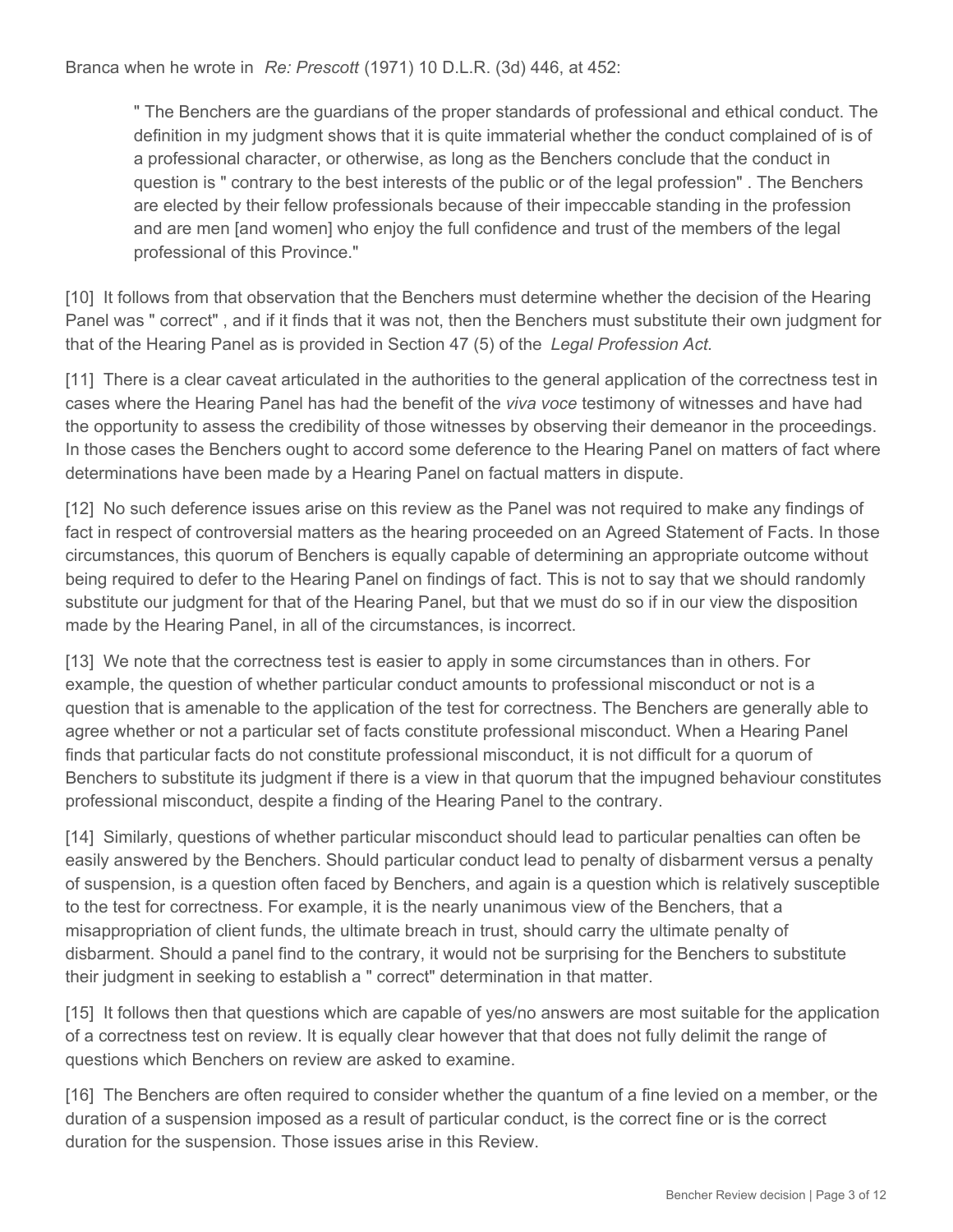[17] While we have determined that these issues are not as easily capable of the application of the correctness test, they are nonetheless questions to which there is a correct answer. If the Benchers in review are satisfied that the proper penalty differs from that imposed by the Hearing Panel, the Benchers must substitute their judgment for that of the Hearing Panel.

[18] In considering questions regarding the correctness of the magnitude of a fine, or of the duration of a suspension, the Benchers must examine the impugned conduct and determine if the proposed penalty falls within a " range" of penalties that have been applied in similar situations in the past. This examination is often referred to as a " reasonableness" test, and in our view that characterization is sometimes wrongly contrasted with the correctness test. It is the view of the Benchers that to be correct, the proposed fine or suspension duration must be " reasonable" or within the range of appropriate penalties for similar delicts. In other words, the " correctness" test is informed by the " reasonableness" test. If it falls outside of that range, it will not be correct and it will be necessary for the Benchers to substitute their determination of the correct fine amount or the correct suspension duration in those circumstances.

[19] Counsel suggested that it would be improper for the Benchers to interfere with the fine quantum and/or suspension duration, as it was suggested that conduct by the Benchers would amount to " tinkering" with the determination of the Hearing Panel. Within certain parameters, we agree that it is inappropriate for the Benchers to " tinker" with determinations made by a Hearing Panel. It would, for example, be inappropriate for the Benchers to determine, in circumstances where a Hearing Panel had levied a fine of \$5,000.00, that a fine of \$4,000.00 or \$6,000.00 would have been more appropriate. That substitution of judgment would clearly amount to tinkering by the Benchers, and would be inappropriate. On the other hand, if the Hearing Panel had determined a fine of \$5,000.00 while the Benchers thought that a fine of \$15,000.00 was the correct fine, then clearly it would not, on a relative basis, amount to tinkering with the determination of the Hearing Panel for the Benchers to substitute a fine of \$15,000.00 for the fine of \$5,000.00 imposed by the Hearing Panel. Similar considerations with respect to orders of magnitude as to penalty duration will arise, and we will address those later in these reasons.

[20] In summary then, we note that we must review the correctness of the Hearing Panel's determination, and when considering issues of magnitude of fine and duration of suspension, if we are satisfied that the magnitude of fine and/or duration of suspension established by the Hearing Panel is incorrect, meaning that it falls outside an appropriate range, then we must substitute our judgment for that of the Hearing Panel.

### **Facts**

[21] The facts in this matter are significant. We will provide a summary of them to provide a context for our decision.

[22] The Respondent acted for J.E.L. at all material times and that Company owned properties which together with other properties, were mortgaged to a Canadian Chartered Bank, C.W.B. In July, 2001, J.E.L. sold the properties to a third party, I.C.P., and in concluding that transaction, took a mortgage back from I.C.P. in part payment of the purchase price. The cash proceeds of the sale were provided to the Respondent on his undertaking to pay sufficient funds to C.W.B. to obligate that bank to discharge its mortgage and assignment of rents against the properties. The cash proceeds of sale were not sufficient to retire J.E.L.'s debt to the C.W.B., but that bank agreed to provide a partial discharge of its mortgage if it received an assignment of the I.C.P. mortgage as additional security. In that regard, the Respondent wrote to C.W.B. and provided the following undertaking:

" Please deliver to me......an executed release of mortgage BN269452 and assignment of rents BN269453 with respect to the seven properties listed on the enclosed schedule, on my undertaking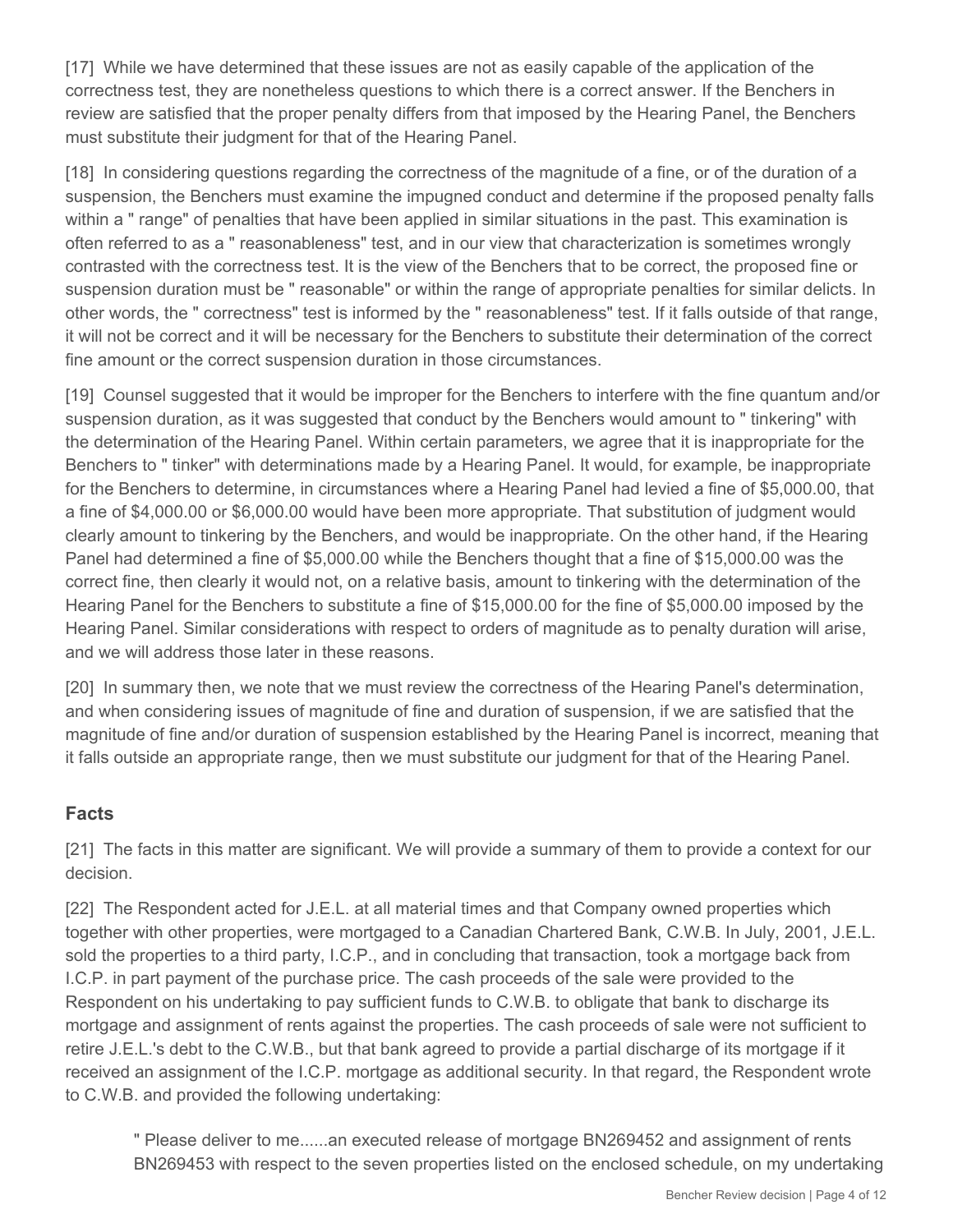not to register the partial release until I have delivered to you an executed assignment from J.E.L. of all of its right, title and interest in and to the second mortgage from I.C.P. covering the seven legal parcels."

[23] Over the ensuing six month period to December of 2001, C.W.B. sought to recover on its security and in December, commenced foreclosure proceedings against J.E.L. By December of 2001, the Respondent had still not obtained and registered a release of the C.W.B. mortgage, and had not obtained and registered an assignment of the I.C.P. mortgage to C.W.B.

[24] At this point in the proceedings, the more troubling behaviour begins. In December, 2001, J.E.L. arranged to borrow money from a third party lender on the security of J.E.L. transferring the I.C.P. mortgage to that Lender. We note here that this is the same mortgage that was to be assigned to C.W.B. pursuant to the undertaking described above.

[25] On December 3, 2001, the Respondent and counsel to C.W.B. had a telephone conversation during which counsel to C.W.B. told the Respondent that C.W.B. probably no longer required an assignment of the I.C.P. mortgage to C.W.B., but that he needed to confirm this with his client.

[26] On December 4, 2001, J.E.L. transferred the I.C.P. mortgage to the third party lender, and the Respondent participated in that transfer as an " officer" under the *Land Title Act* by validating the execution of the Transfer of Mortgage by J.E.L.

[27] Counsel for C.W.B. determined that it was in error in its December 3, 2001 assessment of its client's needs, and on December 7, 2001, advised the Respondent that it continued to require an assignment of the I.C.P. mortgage. In that December 7, 2001 correspondence, counsel for C.W.B. wrote to the Respondent as follows:

" Following our telephone conversation on December 3, 2001, and the writer's subsequent discussions with C.W.B., we advise that the writer was incorrect in saying that the C.W.B. would not require an unconditional assignment of the second mortgage from I.C.P. in favour of J.E.L..... Accordingly, the C.W.B. will require the executed assignment as referred to above, or alternatively a mortgage of the subject mortgage to be registered..... Please forward to our Langley office the appropriate release, (which we understand was never prepared) and we will arrange for its execution and return to you upon your undertaking to provide the above noted security to the C.W.B."

[28] Upon receiving the above letter, the Respondent did not tell counsel to C.W.B. that J.E.L. had already transferred its interest in the I.C.P. mortgage to the third party lender and therefore that it no longer had an interest to transfer to C.W.B. In a letter dated December 28, 2001, the Respondent forwarded a release of the C.W.B. mortgage to counsel for C.W.B. in a letter which contained the following paragraph:

" Please have the enclosed partial release signed and delivered to me on the appropriate undertaking with respect to registering an assignment of the mortgage from I.C.P. to J.E.L."

[29] At the time the Respondent sent this letter, he knew that the I.C.P. mortgage had already been transferred to the third party lender, and that he was offering an undertaking that he could not fulfill.

[30] On January 23, 2002, counsel for C.W.B. wrote the Respondent advising that he had received the duly executed release of mortgage and suggested that he would provide that release once he had reviewed the form of Assignment of Mortgage to be prepared by the Respondent. He went on to say that he would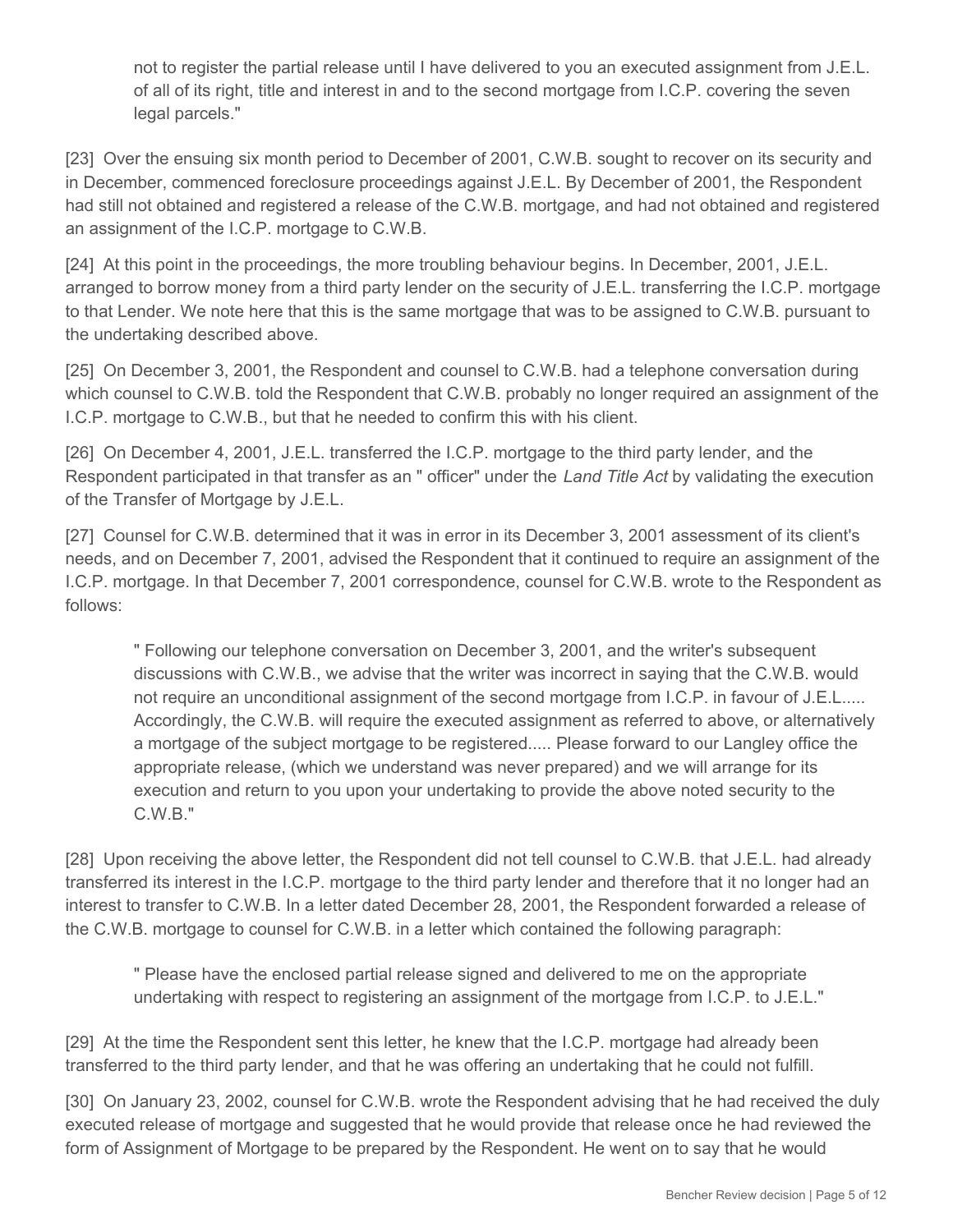provide that release to the Respondent on his undertaking not to deal with it until he had provided the executed and registrable assignment to counsel for C.W.B.

[31] Counsel for C.W.B. followed up seeking copies of the Assignment of Mortgage and finally by a letter dated March 21, 2002, the Respondent forwarded an unsigned document which purported to transfer the I.C.P. mortgage to C.W.B. This correspondence included the following paragraphs:

" I have made an appointment for Mr. K.G. of J.E.L. to sign the Transfer of Mortgage tomorrow.

If the enclosed are found to be in order, please deliver to me the signed release of mortgage which you are holding."

[32] The Respondent had made an appointment to have the Transfer of Mortgage signed, although he knew when making that statement that it was misleading because it implied that the transfer of that mortgage would have immediate legal effect. Throughout this period of time, J.E.L. was seeking to arrange alternative financing to pay out its indebtedness to C.W.B. It was in particular seeking to obtain a transfer of the I.C.P. mortgage back to J.E.L. so that it could be in a position to provide an assignment of that mortgage to C.W.B. The Respondent went so far as to provide a Transfer of the I.C.P. mortgage to the solicitor for the third party lender, with a view to having the I.C.P. mortgage transferred back to J.E.L. This Transfer of Mortgage was never executed.

[33] On April 8, 2002, the Respondent wrote to counsel for C.W.B. requesting that counsel for C.W.B. forward the executed release of mortgage. He wrote this letter to falsely represent that J.E.L. was in a position to transfer the I.C.P. mortgage to C.W.B. and to induce counsel for C.W.B. to deliver the signed release of mortgage. By a letter written that same day, counsel for C.W.B. wrote to the Respondent enclosing a registrable form of the transfer of the I.C.P. mortgage for execution by J.E.L. and an executed release of mortgage with the following undertaking:

" The release is provided to you upon your undertaking not to deal with the same until you provide to us

1) an executed and registrable copy of the transfer for registration in favour of C.W.B.; and

2) the Estoppel Certificate signed by the Borrower."

[34] On April 10, 2002, the Respondent registered the release and by doing so he was in breach of his undertaking to provide to counsel for C.W.B. the registrable Transfer of Mortgage and Estoppel Certificate.

[35] On May 14, 2002, understandably not realizing that the release had already been registered, counsel for C.W.B. wrote to the Respondent demanding that he comply with his undertaking or return the release. At that time, by reason of his actions described above, the Respondent was unable to do either.

[36] On May 21, 2002, counsel for C.W.B. telephoned the Respondent and reminded him of his undertakings. The Respondent did not inform counsel for C.W.B. during that conversation that he could not comply with his undertaking.

[37] In what can only be described as an act of desperation, by a letter dated June 3, 2002, the Respondent wrote to counsel for C.W.B. suggesting that counsel's conversation on December 3, 2001, amounted to a release of C.W.B.'s requirement that J.E.L. assign the I.C.P. mortgage.

[38] On June 4, 2002, counsel for C.W.B. performed a title search of the properties and discovered that the I.C.P. mortgage had been transferred by J.E.L. to the third party lender on December 4, 2001. Counsel for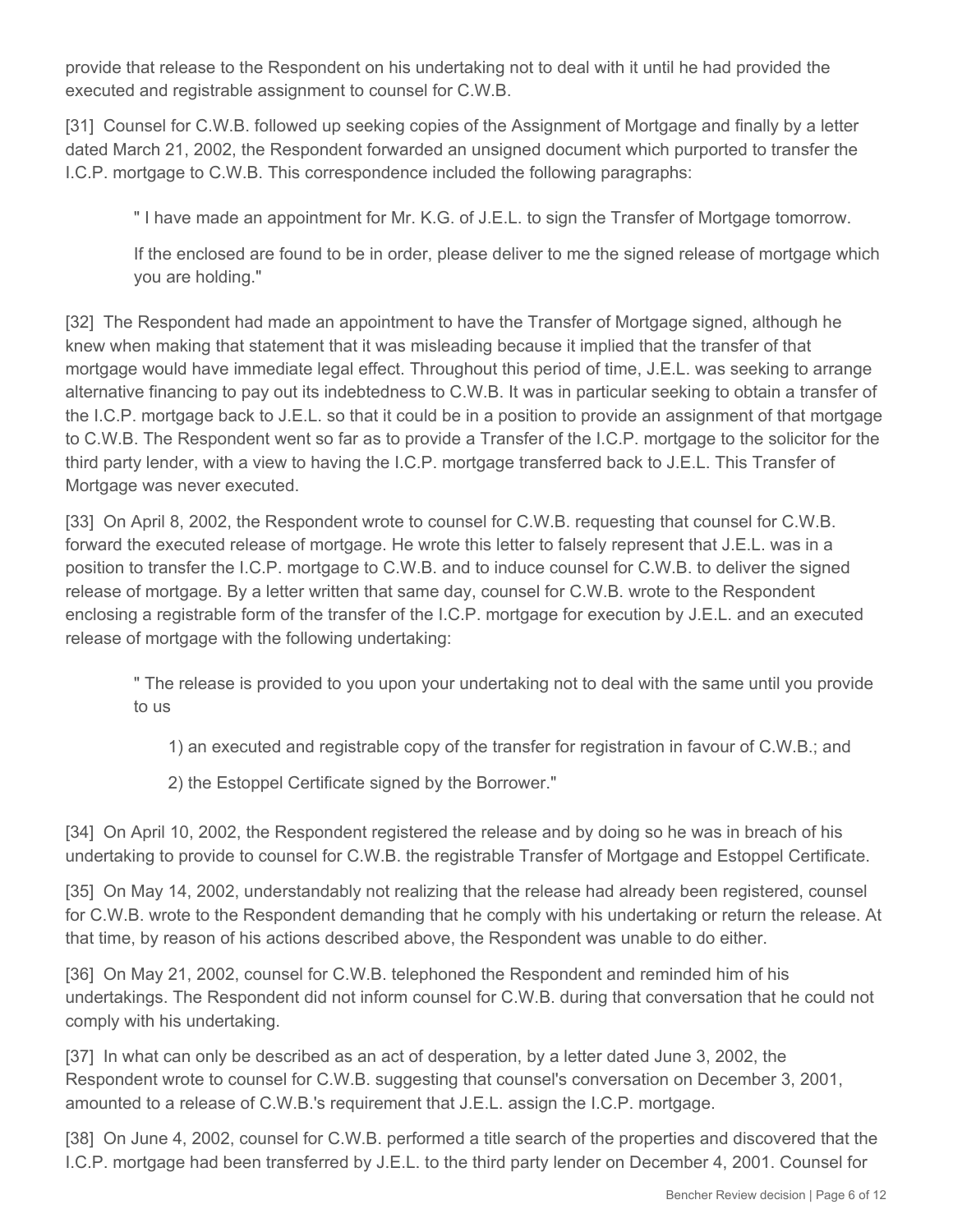C.W.B. wrote to the Respondent on that same day saying that the Respondent had breached his undertaking to provide the Transfer of Mortgage and Estoppel Certificate to C.W.B.

[39] Following a complaint by counsel for C.W.B. to the Law Society, the Respondent wrote to the Law Society explaining his misconduct:

" I fully acknowledge I misled Mr. Hall and breached my undertaking imposed on me by him in his letter dated April 8, 2002. I greatly regret having so misconducted myself."

[40] In or about February of 2003, C.W.B. was paid the full amount owed to it by J.E.L. and its only financial loss was in increased legal fees. The Respondent admitted that his conduct in misleading counsel for C.W.B. in order to induce that counsel to provide him with the release of mortgage, and his conduct in registering the release of mortgage in breach of his undertaking amounted to professional misconduct.

[41] The Respondent has in his professional conduct record, a Conduct Review which was conducted on January 10, 2001. This Conduct Review involved circumstances where the Respondent, when acting for a Vendor of real property, received sale proceeds from another solicitor on an undertaking to pay out and discharge claims of Builders Liens and related Certificates of Pending Litigation. When the Respondent received these funds, he was not in a position to fulfill the undertaking, but despite that inability, paid out the full net sale proceeds to his client. His client had advised him that he had delivered the required 21 day notice to the Lien Claimant and that no Certificate of Pending Litigation had been registered. The client had improperly dealt with the 21 day notice requirements and the notice was ineffective.

[42] With the net proceeds having been distributed to the client, the Respondent was no longer able to discharge the Claims of Builder's Liens, and was not in a position to require his client to attend to the matter. The Respondent attempted to encourage his client to bring the matter to a successful conclusion, but in the absence of leverage, his attempts were unsuccessful. The matter dragged on, until the solicitor for the purchaser of the property reported the Respondent to the Law Society. Ultimately, after one year lapse of time, the Claims of Builder's Liens were cleared from title.

[43] When asked by the Conduct Review Subcommittee if he thought that he might find himself in the same difficulty in the future, the Respondent asserted that he would never again accept an undertaking in similar circumstances, but would ensure that he had the power to carry out the undertaking before accepting it. The Conduct Review Subcommittee recommended that no further action be taken against the Respondent. This determination was based upon the belief, expressed by the Conduct Review Subcommittee, that the Respondent understood the extent to which he had failed to observe his undertaking and would not soon fall into similar circumstances.

# **Discussion of hearing panel decision**

[44] We will comment briefly on the Decision of the Hearing Panel on penalty.

[45] In its considerations, the Panel noted the previous Conduct Review described herein. The Hearing Panel noted " a disturbing similarity between the facts of the Conduct Review and the matter before us" .

[46] The Panel noted " it appears that despite his assertion to the Conduct Review Subcommittee, the Respondent did not learn his lesson" .

[47] The Hearing Panel struggled to find guidance in the case authorities to an appropriate range of penalty. The Panel reviewed a number of decisions where members had been guilty of deceptive behaviour with a view to misleading others, and they determined that suspensions in those cases ranged from one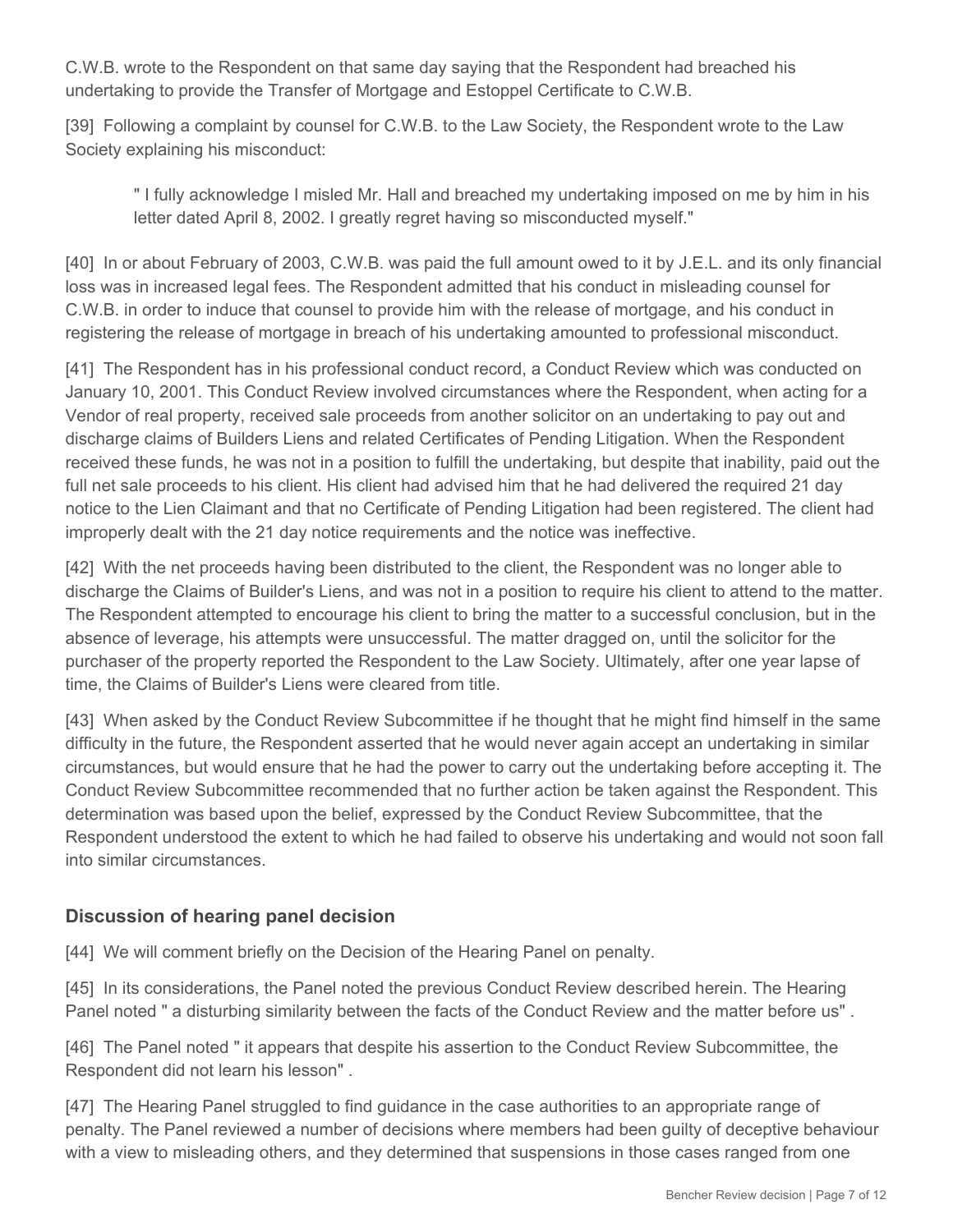month to eighteen months. The Panel noted that it was unable to find a clear pattern in the cases of the appropriate range of penalty to be imposed in fact patterns involving breaches of undertaking and misleading behavior. The Panel determined that there was no pattern to be discerned, that each case must be analyzed on its own merits, and compared and balanced according to the factors set out in *LSBC v. Ogilvie* [1999] LSBC 17, and any other relevant factors.

[48] The Panel then considered the *Ogilvie* characteristics, and noted particularly the first of those factors which is the nature and gravity of the proven conduct.

[49] The Panel noted that it found this first characteristic to be the most important and observed as follows:

" In this case the Respondent received the release on his undertaking not to register it until he fulfilled certain conditions, but deliberately breached that undertaking and then deceived other counsel for a further two months. Honesty, integrity and trustworthiness are fundamental values of the legal profession. They form the underpinning and raison d'etre of the profession. If a lawyer's word cannot be trusted, what is the point of hiring him or her? Therefore the Panel finds that the violation of the duty of honesty and a breach of undertaking amount to grave misconduct."

[50] The Hearing Panel noted under the *Ogilvie* characteristic of need for specific and general deterrence, that the Respondent's conduct was similar to the behaviour which was the subject of the Conduct Review. The Panel noted:

" This emphasizes the need for specific deterrence as the Respondent did not learn his lesson. The need for specific deterrence supports a penalty of a significant suspension. Balanced against that is the situation of the Respondent personally, his modest income of some \$3,900.00 gross income per month, small practice, support from the legal community, complete acknowledgment of the Agreed Statement of Facts and remorse.

Balanced against this is the need for the regulator of the profession to deliver the message to the profession and the public that cases involving breaches of undertaking and misleading are grave, as they damage and undermine the very structure of our society of which the legal profession is one of the pillars."

# **Discussion**

[51] We adopt the view expressed in a recent hearing panel decision (*LSBC v*. *Hammond*, [2004] LSBC 32) where it was noted:

" We are mindful of the requirement imposed upon the Benchers of the Law Society by Section 3 of the *Legal Professional Act* which requires that the legal profession be governed in the best interests of the public. We note in Gavin McKenzie's publication " Lawyers and Ethics" (Scarboro: Carswell, 1993) under the general heading Purposes of Discipline Proceedings, the following appears:

" The purposes of Law Society discipline proceedings are not to punish offenders and exact retribution, but rather to protect the public, maintain high professional standards, and preserve public confidence in the legal profession. In cases which professional misconduct is either admitted or proven, the penalty should be determined by reference to these purposes. If a lawyer has committed a criminal offence, it is for the criminal courts, not the legal profession,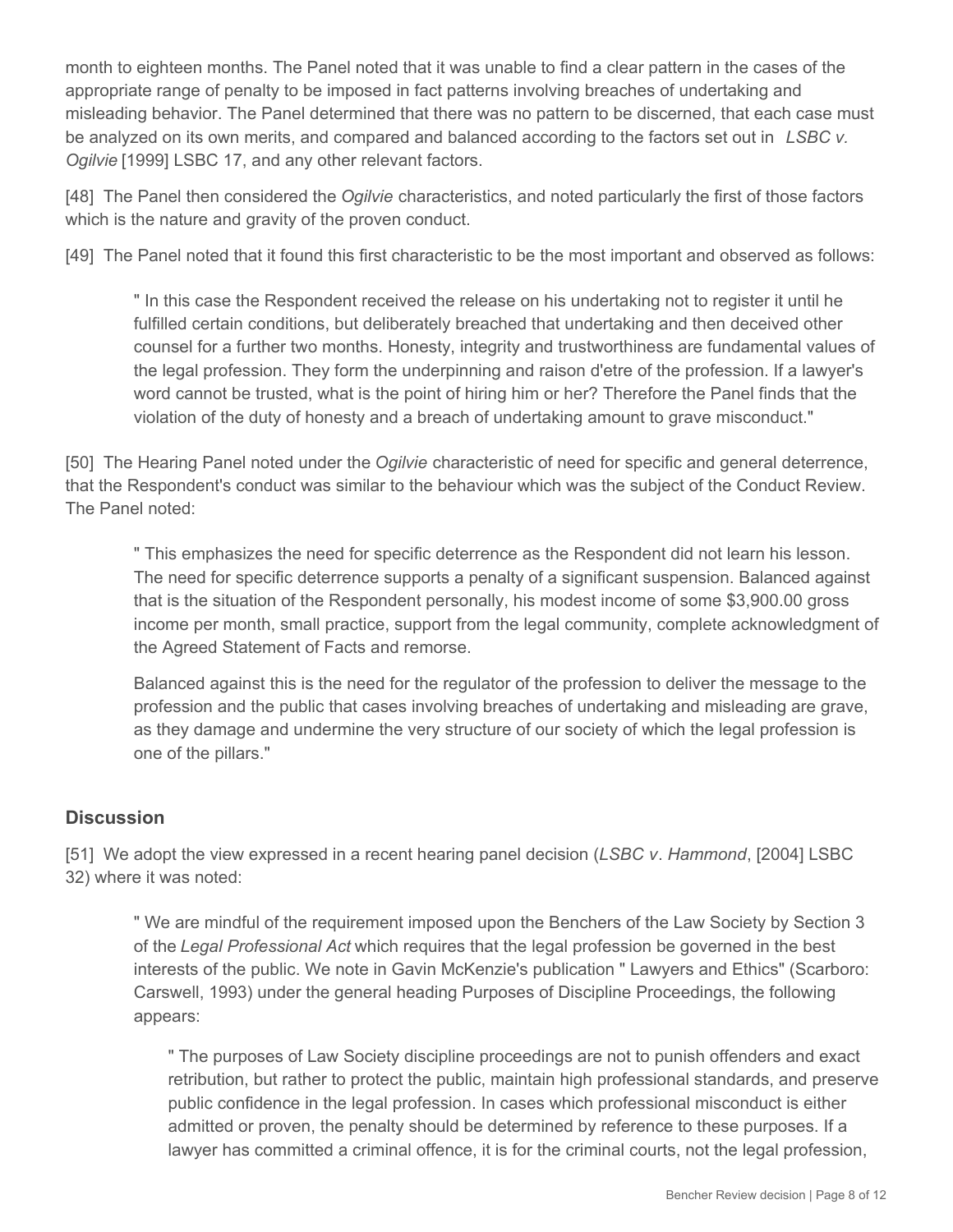to inflict punishment. All sanctions necessary have punitive effects, which are tolerable results of the protective and deterrent functions of the discipline process. The goals of the process are, nevertheless, non-punitive.

The seriousness of the misconduct is the prime determinant of the penalty imposed. In the most serious cases, the lawyer's right to practice will be terminated regardless of extenuating circumstances and the probability of reoccurrence. If the lawyer misappropriates a substantial sum of client's money, that lawyer's right to practice will almost certainly be determined, for the profession must protect the public against the possibility of a reoccurrence of the misconduct, even if that possibility is remote. Any other result would undermine public trust in the profession."

[52] In submissions, counsel for the Respondent sought to draw a balance between income " thrown away" during a period of suspension, and a rough matching of that sum with the amount of a fine. The theory advanced was that an appropriate period of suspension could be reduced if a fine equal to the amount of income lost during that period of suspension was imposed. In this particular case, with this Respondent's modest income (\$3,900.00 per month gross - \$2,700.00 per month net) counsel suggested that a \$12,500.00 fine was approximately equal to a four to five month suspension. This analysis was based upon the theory if a member was fined an amount equivalent to his income for a five month period, that would equate to a five month period of suspension. Counsel argued that that five months, together with the two months imposed by the Hearing Panel, amounted to a seven month period of suspension which counsel acknowledged to be appropriate.

[53] The Hearing Panel appears to have considered a similar approach in that they determined firstly that the impugned behaviour would by itself justify a significant period of suspension. The Panel then determined, in the personal circumstances of this Respondent, that a more sizable fine and a reduced period of suspension would suffice.

[54] We disagree. It is the view of the Benchers that there is significant difference in impact between a fine and a period of suspension. There is no useful purpose served in equating income foregone during a period of suspension with a similar amount in fine quantum. The two remedies, both available to Hearing Panels in penalty determinations, are dramatically different in import and impact. While the analogy is imperfect, it is worthy of consideration to compare the option of a fine versus a period of incarceration for a criminal offense. It is apparent that all offenders would choose the fine as the preferred option, particularly if that fine were calculated in some way as a function of the amount of income that the person would forego during a similar period of incarceration.

[55] The imposition of a period of suspension upon a member who has professionally misconducted himself, is a significantly more severe penalty than is the imposition of a fine. In the particular circumstances of this member, it is acknowledged that a fine would have perhaps a greater impact due to the modesty of this member's income, but panels must not seek to balance fine and suspension on a dollar for dollar basis. Suspensions are reserved for the more serious demonstrations of misconduct, and the Benchers on this review are of the view that the conduct demonstrated on these facts is that type of misconduct which warrants a significant period of suspension.

[56] We note that the Hearing Panel expressed concern with the similarity between the facts of the previous Conduct Review and the circumstances of the misconduct before them. The circumstances were essentially identical. What the Hearing Panel failed to note in any meaningful way is the proximity of the circumstances. The events leading to the Conduct Review with respect to the breach of undertaking began in September of 1999. The Conduct Review took place in January of 2001. The sale proceeds were provided to the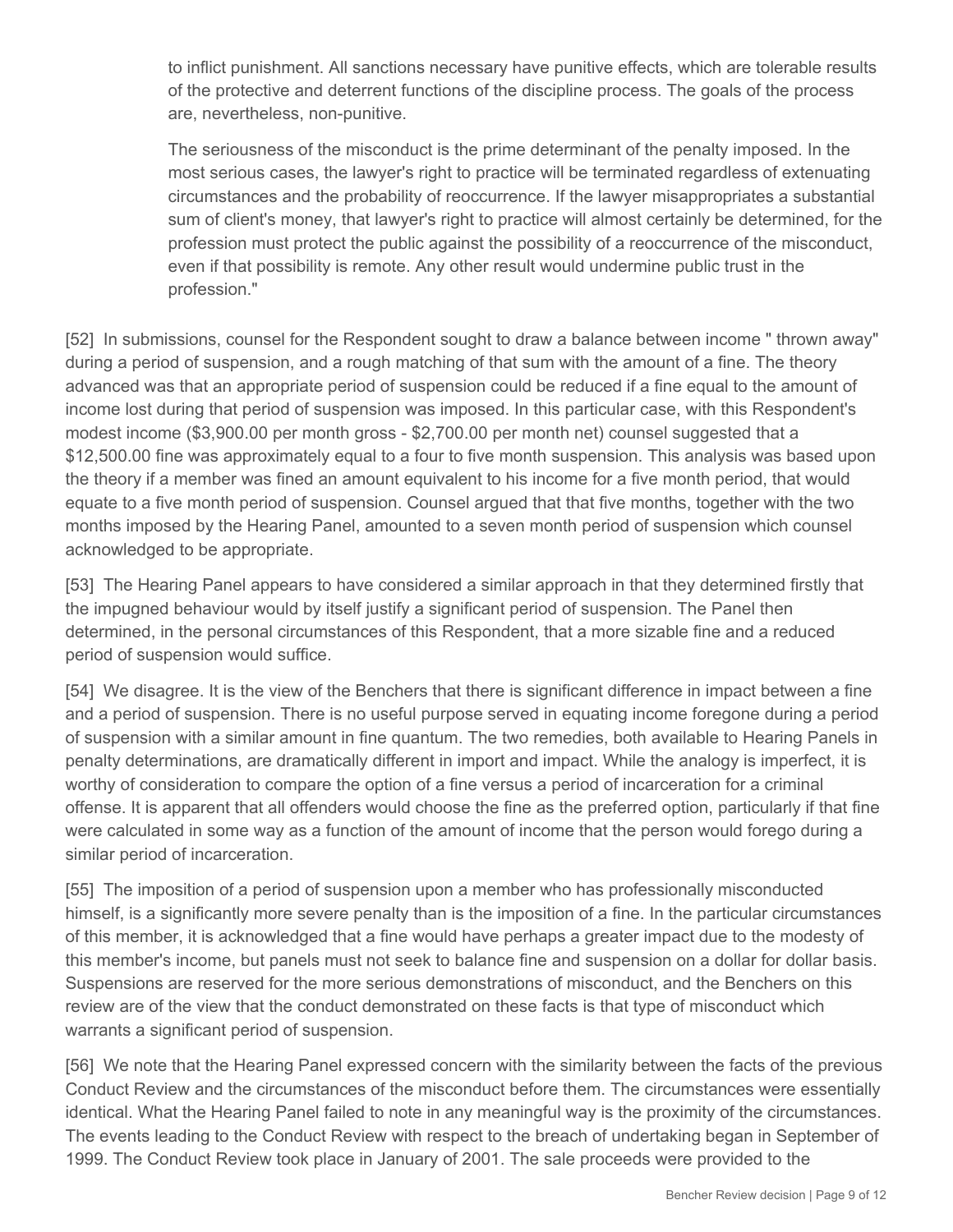Respondent in respect of the circumstances of this case, in July of 2001, at most six months after the publication of the report of the Conduct Review Subcommittee.

[57] It is clear that the Conduct Review and its reporting process had absolutely no impact upon this Respondent. Within six months of his promise to deal with matters such as undertakings and client's instructions in a dramatically different way, he once again embarked upon a course of intentional conduct which could only lead to the inevitable problems which were ultimately demonstrated in the circumstances before the Hearing Panel.

[58] It appears to these Benchers sitting in review that the remarkable proximity of the Conduct Review to the events leading to the professional misconduct in this case, was not given appropriate weight.

[59] In a number of paragraphs of its determination, the Hearing Panel referred to the " breach of undertaking" and " misleading" in the same sentence. The Panel referred to these characteristics when seeking guidance as to an appropriate penalty by having regard to the case authorities. While it is not clear that the Hearing Panel regarded these two events of misconduct as being coincident or blended, the penalty imposed by that Panel suggests that it did not give enough weight to the distinctly separate and compounding nature of the two separate events of misconduct.

[60] The breach of undertaking by itself, particularly in light of the recent conduct review history, is a serious event. It demonstrates a regrettable disregard for the sanctity with which lawyers must regard undertakings. It has been variously observed that undertakings among solicitors form the basis upon which the commercial ventures of our clients are accomplished. They are at the heart of the value added to commercial transactions by the legal profession. Undertakings facilitate the efficient exchange of documents and funds. Any breach of undertaking, particularly one undertaken intentionally, must be responded to in the harshest possible terms. It is probable that the specific facts of this case, with the intentional breach of undertaking demonstrated would, by itself, have justified the suspension period suggested by the Hearing Panel.

[61] It is noted that the breach of undertaking, a very serious event of professional misconduct by itself, is not the only behaviour of this Respondent which is deserving of sanction. The carefully crafted and well executed plan to deceive counsel to C.W.B. as to the true state of affairs is a significantly more serious breach of professional conduct than the breach of undertaking described. Behaviour of this nature, visited by one member of the Law Society upon another, must be condemned in the strongest possible terms by any right thinking member of the public and more so by any member of the profession.

[62] On these facts, we note this Respondent to be writing letters to a fellow practitioner enclosing a partial release for execution and requesting that it be signed and returned on condition that a particular undertaking be fulfilled. This correspondence was written at a time when the member knew that the undertaking that was described was utterly incapable of fulfillment and the Respondent acknowledged that the correspondence was crafted and forwarded in the form presented so as to intentionally mislead opposing counsel as to the true state of affairs.

[63] Several months later, this same Respondent forwarded further documents to the same opposing counsel, this time suggesting that he had arranged an appointment for his client to execute the document which was forwarded, which document was the key document from the point of view of perfecting the required security. Once again, at the time that this document was forwarded, the Respondent knew that it was a sham, that the document could not be utilized if signed, and that the purpose of providing this correspondence to the opposing counsel was to mislead that opposing counsel in such a way as to encourage him to provide a discharge of mortgage which this Respondent desperately needed to fulfill an outstanding undertaking. A third letter was forwarded by this Respondent to opposing counsel, again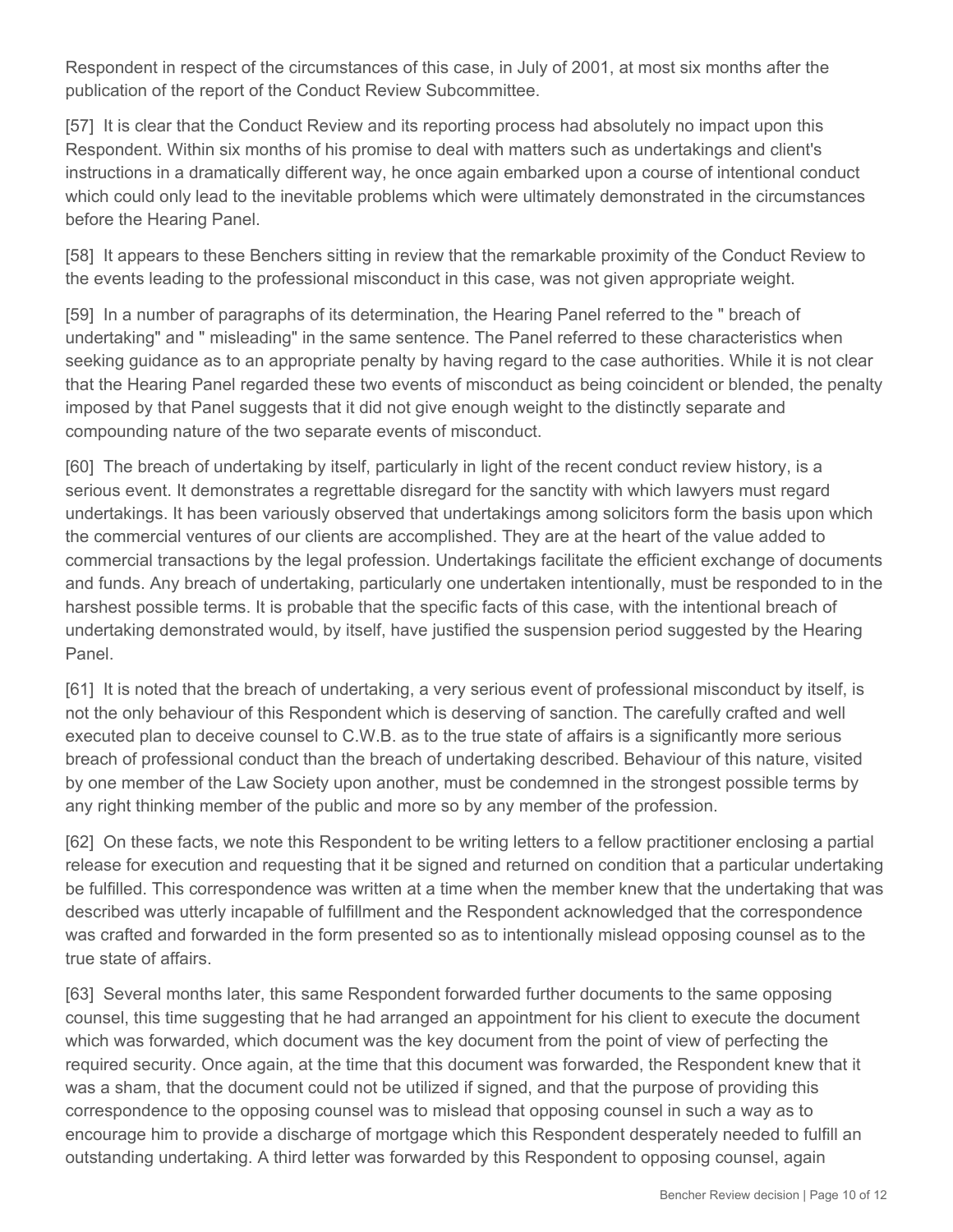seeking the executed release of mortgage and to further suggest that the Respondent's client was in a position to transfer the mortgage and perfect the security. This state of affairs was not true at the time this third letter was written.

[64] As a result of these three misleading correspondences, opposing counsel was persuaded to provide the release of the existing mortgage and did so.

[65] There is no favourable characterization possible for these facts. It is professional misconduct of a most serious nature. A member embarked upon a course of conduct designed to mislead an opposing lawyer, to provide a result favourable to the misleading lawyer, and to produce a result entirely contrary to the commercial interests of the client of the lawyer being misled. For this behaviour alone, absent the breach of undertaking, the penalty imposed by the Hearing Panel was inadequate.

[66] The Hearing Panel appears to have overlooked the significance of the two separate events of professional misconduct, or at least failed to accord those events sufficient and appropriate weight. The cumulative effect of the events of misconduct must be considered and factored into the sentencing consideration.

[67] We note in passing that the Panel was considering the matters in question under the time frame of a three and one-half month duration for the deception, and a further two month period of time during which the breach of undertaking was not remedied. While the precise periods in respect of those events are correctly described by the Hearing Panel, the suggestion that these events occurred over a five and one-half month period of time is misleading in itself. The fact is that the initial circumstance leading to this breach of undertaking and subsequent deception occurred over a twelve month period of time, commencing in July of 2001, when the sale proceeds were received, through to and until February of 2003, when the C.W.B. was finally paid the debt which was to be secured by the mortgage assignment in July of 2001. A de facto delay of eighteen months, as opposed to the five and one-half months cited by the Hearing Panel.

[68] We note that this Respondent produced at the Hearing an unprecedented array of letters of support from his colleagues at the Bar in the community in which he practices. The support was characterized as coming from virtually every lawyer of significance in the community in which this member conducted his practice. It is also true that these letters of support were generated from members of the Bar who were fully apprised of the circumstances of the Respondent's misconduct. It is clear that this significant outpouring of support for the Respondent had a bearing upon the Hearing Panel as well it should have done.

[69] It is however improper to confuse popularity with probity. Most letters of support noted that this conduct was out of character for this Respondent. The apparent inconsistency of that observation appeared to be lost on many of the members providing letters of support. They were faced with two essentially identical and concurrent events of misconduct within twelve months of each other, and in those circumstances it must be difficult to suggest that this conduct is out of character. It is clear that this is a very popular member of the community Bar in which he practices. It is however also true that he has significantly impaired the reputation of the legal profession in that community by this conduct. That misconduct must be identified, criticized and penalized in an appropriate manner.

[70] The Benchers sitting in review find that the decision of the Hearing Panel in imposing a fine of \$12,500.00 and a period of suspension of two months in respect of the events of misconduct described herein, was incorrect. The Panel improperly equated a period of suspension with a quantum of fine and for the reasons indicated herein that comparison is inappropriate. The Benchers sitting in review are obliged to substitute a penalty that is appropriate if they find the penalty imposed by the Hearing Panel to be incorrect, and we therefore require that the period of suspension to be served by this Respondent for these events of misconduct be increased from the two months imposed by the Hearing Panel to a suspension period of six